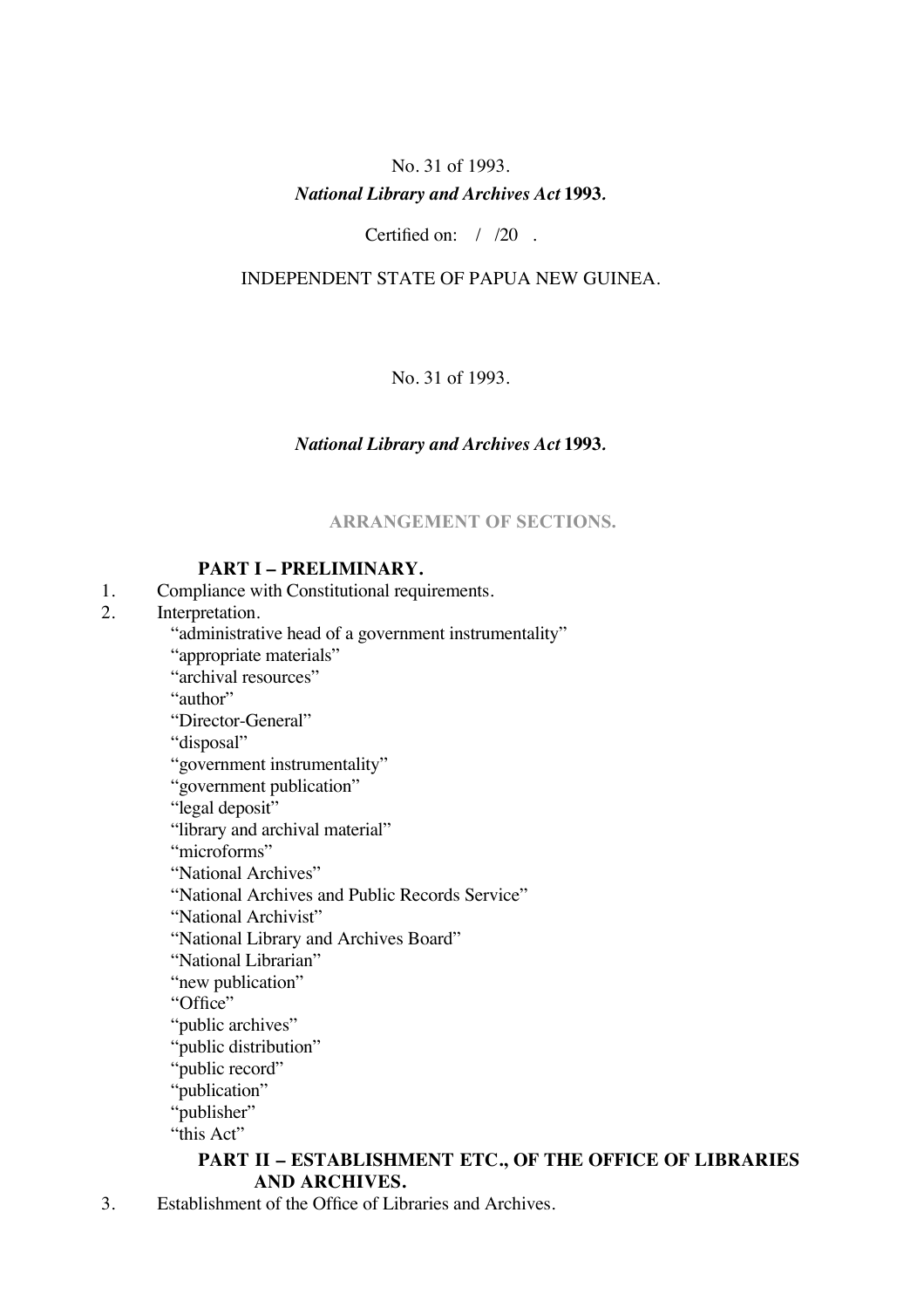4. Function of the Office of Libraries and Archives.

# **PART III – FUNCTIONS OF THE NATIONAL LIBRARY SERVICE AND NATIONAL ARCHIVES AND PUBLIC RECORDS SERVICE.**

*Division 1 – Functions of National Library Service.*

# 5. Functions of National Library Service.

*Division 2 – Functions of National Archives and Public Records Service.*

6. Functions of the National Archives and Public Records Service.

# PART IV - THE DIRECTOR-GENERAL OF THE OFFICE OF **LIBRARIES AND ARCHIVES.**

- 7. Appointment of Director-General, etc.
- 8. Functions of the Director-General.
- 9. Delegation of powers and functions.
- 10. National cultural property.
- 11. Publication of material.
- 12. Annual Report.
- 13. Gifts, etc.
- 14. Aid co-ordination.
- 15. Library standards.
- 16. Disposal of property.

# **PART V – LEGAL DEPOSIT.**

- 17. Depositories.
- 18. Legal deposit of publications other than government publications.
- 19. Legal deposit of government publications.
- 20. Deposit with declared depositories.
- 21. Director-General may require deposit of unpublished works, etc.
- 22. Goods to be supplied with certain publications.
- 23. Director-General may transfer publications deposited.

# **PART VI – NATIONAL ARCHIVES AND PUBLIC RECORDS.**

- 24. Powers of Director-General.
- 25. Preparation of inventories of records.
- 26. Transfer of public records to national archives.
- 27. Right of replevin.
- 28. Public record may be transferred before 20 years.
- 29. Non-public records may be accepted by National Archives.
- 30. Disposal of archives and public records.
- 31. Destruction of routine public records.
- 32. Destruction of other public records.
- 33. Disposal of archives to other repositories.
- 34. Access to archives.
- 35. Acknowledgment.
- 36. Responsibilities of instrumentalities.

# **PART VII – MISCELLANEOUS.**

- 37. National Library and Archives Board.
- 38. Regulations.

# **INDEPENDENT STATE OF PAPUA NEW GUINEA.**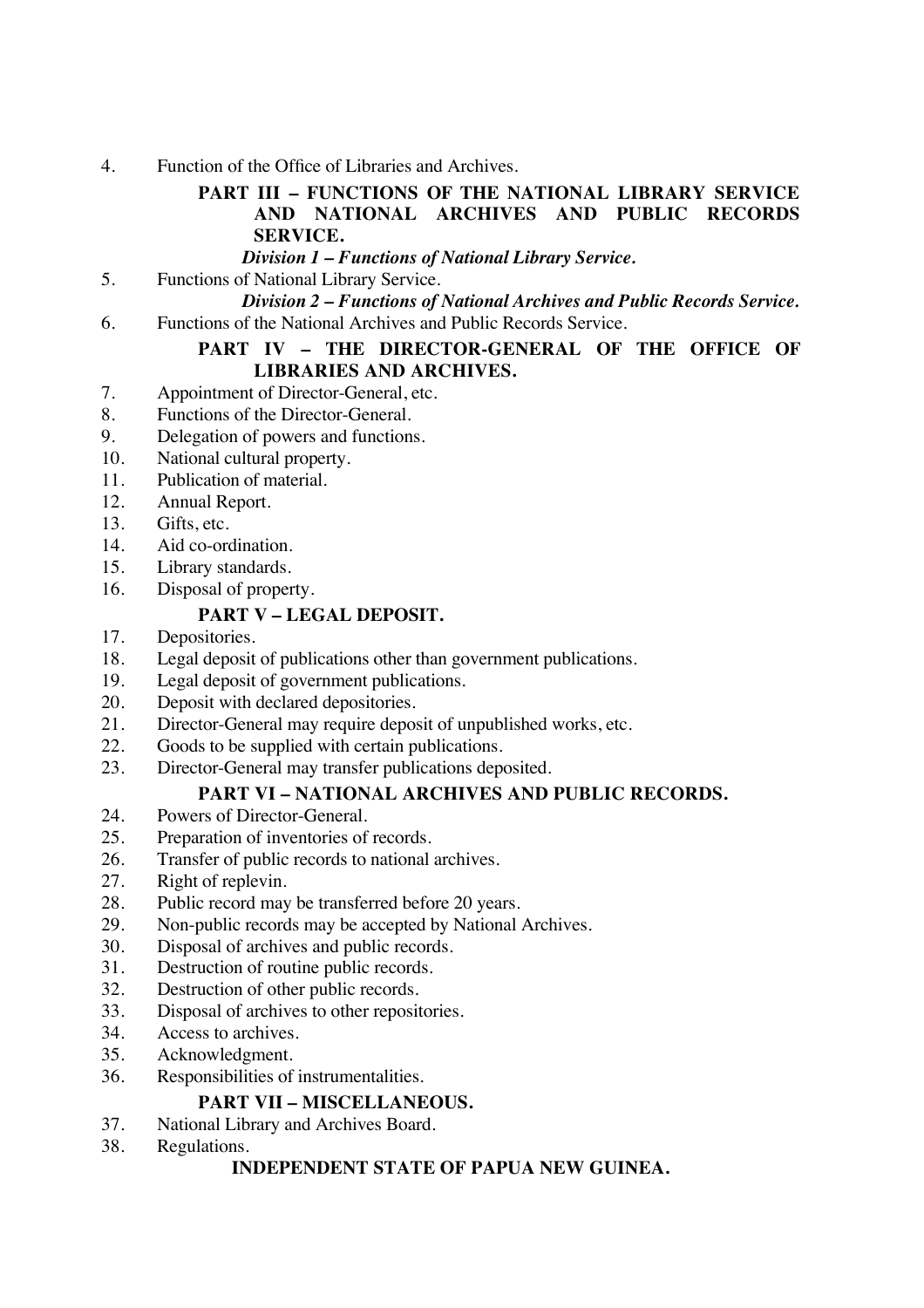# AN ACT

#### entitled

# *National Library and Archives Act* **1993***,*

Being an Act to–

- (*a*) establish an Office of Libraries and Archives; and
- (*b*) make provision in respect of specific functions and responsibilities of that Office and of the National Library Service and National Archives and Public Records Service,

and for related purposes.

# **PART I. – PRELIMINARY.**

#### **1. Compliance with Constitutional requirements.**

(1) This Act, to the extent that it regulates or restricts a right or freedom referred to in Subdivision III.3.C. (*Qualified rights*) of the *Constitution*, namely–

- (*a*) the right to freedom of expression conferred by Section 46 of the *Constitution*; and
- (*b*) the right to freedom of employment conferred by Section 48 of the *Constitution*; and
- (*c*) the right to privacy conferred by Section 49 of the *Constitution*; and
- (*d*) the right to freedom of information conferred by Section 51 of the *Constitution*,

is a law that is made for the purpose of giving effect to the public interest in public order and public welfare.

(2) For the purposes of Section 53(1) (*Protection from unjust deprivation of property*) of the *Constitution*, it is hereby declared that the deposit of publications in accordance with Part V is a public purpose.

(3) For the purposes of Section 41 of the *Organic Law on Provincial Governments and Local-level Governments*, it is hereby declared that this Act relates to a matter of national interest.

#### **2. Interpretation.**

In this Act, unless the contrary intention appears–

**"administrative head of a government instrumentality"** means the person responsible for the overall administration of a government instrumentality, or,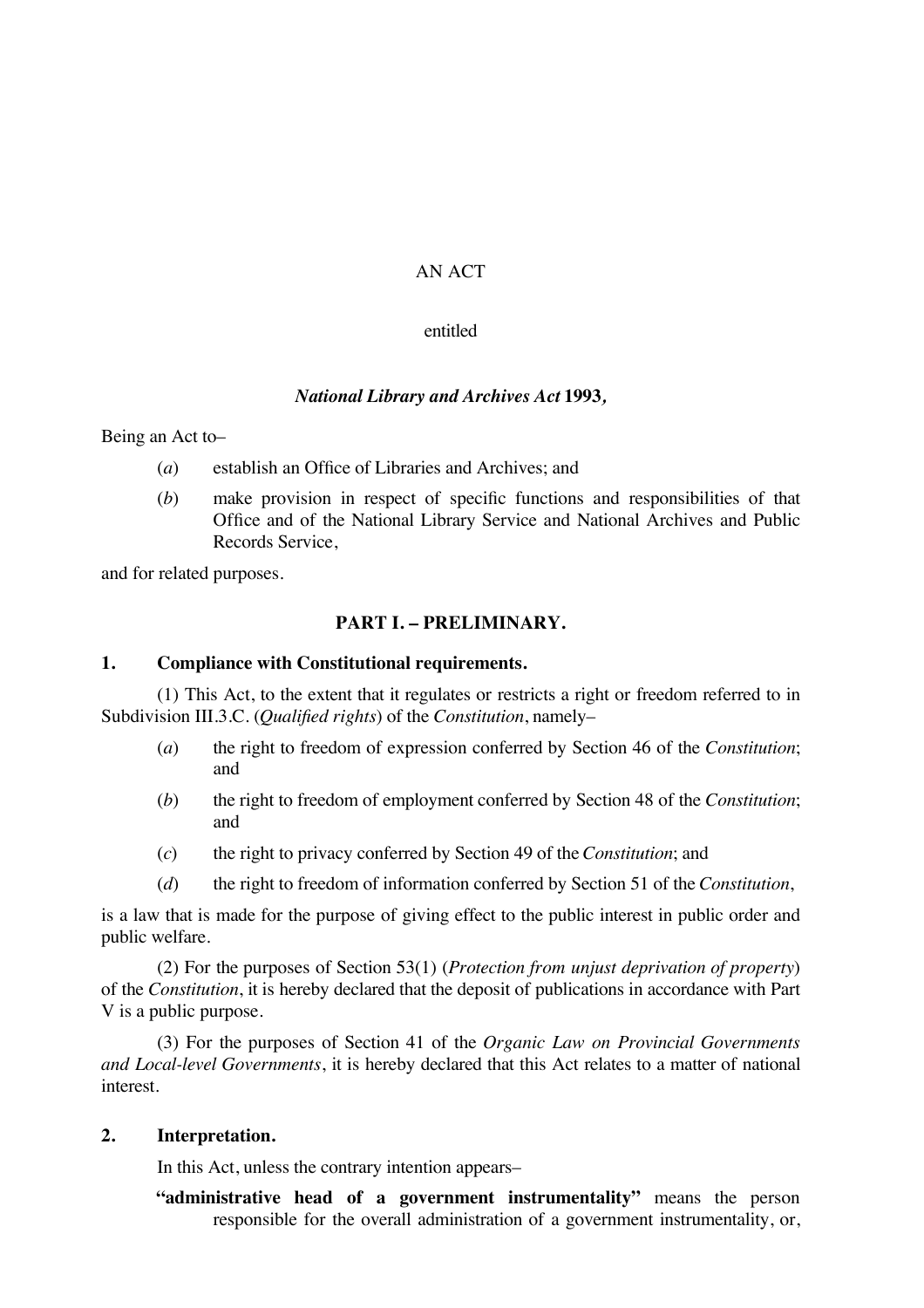where there is any doubt as to who has that responsibility in a government instrumentality, the person declared by the Minister by notice in the National Gazette to be the administrative head of that government instrumentality;

- **"appropriate materials"** means national bibliography, brochures, standards, procedure manuals, booklists and copies of significant archival holdings;
- **"archival resources"** means all public archives and other materials of national significance-
	- (*a*) made or received by a government instrumentality; or
	- (*b*) made or received by a private organization or individual;
- **"author"** means any person (natural or corporate) responsible for the creation or compilation of any publication;
- **"Director-General"** means the Director-General of the Office of Libraries and Archives appointed under Section 7;
- **"disposal"** means the action taken on public records and archives for the purposes of this Act, and includes–
	- (*a*) retaining for a period; or
	- (*b*) transferring to another institution; or
	- (*c*) transferring to an archival repository; or
	- (*d*) destruction;

**"government instrumentality"** means any–

- (*a*) government body; or
- (*b*) Ministerial office; or
- (*c*) Department; or
- (*d*) Provincial Government or Department; or
- (*e*) State Service; or
- (*f*) Commission of Inquiry under the *Commissions of Inquiry Act 1951*;
- (*g*) instrumentality or public authority or other body (corporate or unincorporate), established by or under a Constitutional Law or an Act of the Parliament, or funded by the Government (in whole or in part), and declared by the Minister, by notice in the National Gazette, to be an instrumentality to which this Act applies;

**"government publication"** means a publication–

- (*a*) issued at government expense; or
- (*b*) published by authority of a government instrumentality;
- **"legal deposit"** means the requirement, enforceable by law, to deposit with a specified agency copies of publications of all kinds reproduced in any medium by any process for public distribution, lease, or sale;

**"library and archival material"** means–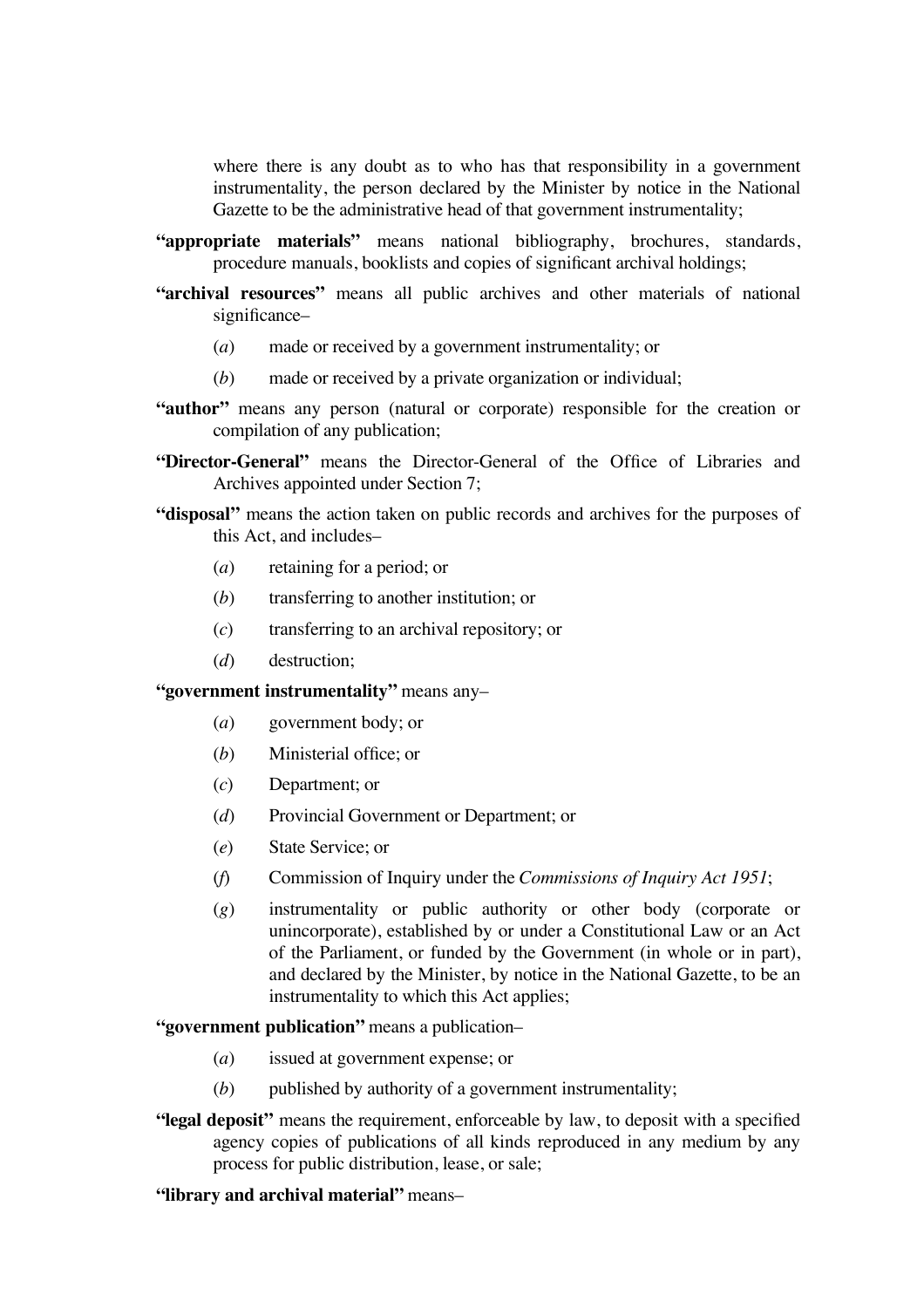- (*a*) all forms of written, visual, aural, graphic or machine-readable records; and
- (*b*) any other form of recorded information;

**"microforms"** includes microfilm, microcard and microfiche;

- **"National Archives"** means the division of the National Archives and Public Records Service which accepts custody of and manages public records and archives;
- **"National Archives and Public Records Service"** means the National Archives and Public Records Service established by Section 3;
- **"National Archivist"** means the officer in charge of the National Archives and the Public Records Service;
- **"National Library and Archives Board"** means the National Library and Archives Board established under Section 37;

**"National Librarian"** means the officer in charge of the National Library Service;

**"new publication"** means a work issued for the first time, and includes–

- (*a*) an edition differing in content from the original work, such as a revised, corrected, enlarged or abridged edition; or
- (*b*) a translation of a work into another language; or
- (*c*) a publication varying in form, such as a trade edition, a deluxe edition, a hard cover or soft cover edition, an edition in pocketbook format, in microform or in Braille or a talking book on tape or disc, or any other format; or
- (*d*) a reprint of out-of-print work including a facsimile reproduction of an old publication; or
- (*e*) an offprint such as–
	- (i) an extract from a book or periodical which is offered for public distribution or sale; or
	- (ii) an offprint which has been repaginated; or
	- (iii) an offprint which is issued as a series or as part of a series; or
- (*f*) micropublication, being a publication of which a microform master has been produced from which further copies are made and offered to the public, and may be a reprint in miniature of a work already published or an original work published solely or first in microform;

**"Office"** means the Office of Libraries and Archives established by Section 3;

- **"public archives"** means all public records determined by the Director-General to be of permanent value or to have intrinsic value;
- **"public distribution"** means distribution not only to the general public, but also to sections of the public being members of organizations in which membership is open to all persons who possess certain qualifications inherent in the nature of the organization;
- **"public record"** means a paper, document or record of any kind whatsoever officially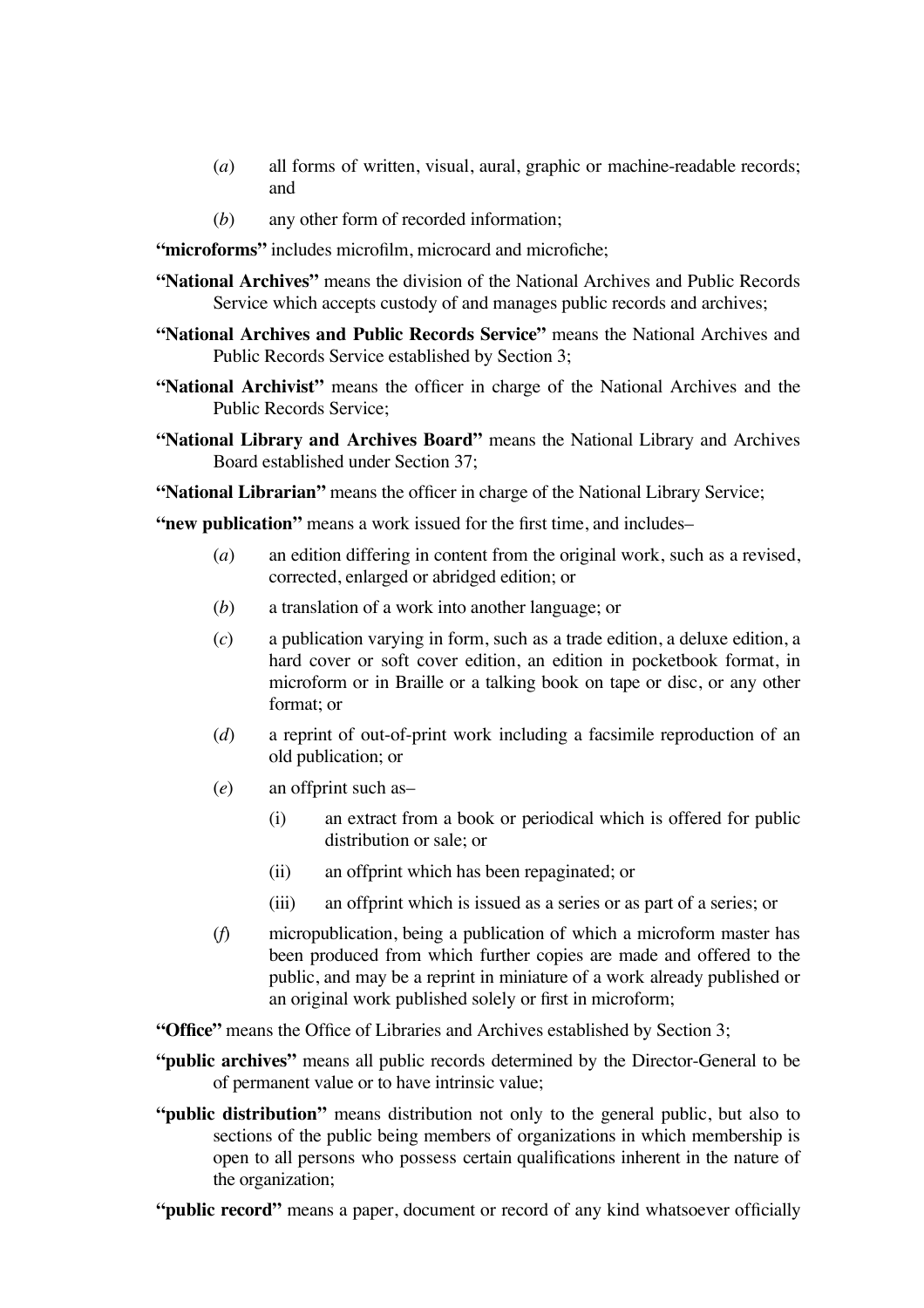made or received–

- (*a*) by any government instrumentality in the conduct of its affairs; or
- (*b*) by any employee of the State in the course of his official duties; or
- (*c*) that is in active use; or
- (*d*) that is in semi-active use, which is still in the creating agency, or transferred to a records centre,

and, without limiting the generality of the foregoing, includes a register, map, plan, drawing, photograph, magnetic tape, disc, cinematograph film and sound recording, so made or received, and includes a copy of a public record;

- **"publication"** means library material and other record or sample of culture reproduced in any medium, by any process, for public distribution, lease or sale;
- **"publisher"** means any person, or corporate body responsible for issuing a publication;

**"this Act"** includes the regulations.

# **PART II. – ESTABLISHMENT ETC., OF THE OFFICE OF LIBRARIES AND ARCHIVES.**

#### **3. Establishment of the Office of Libraries and Archives.**

There is established an Office of Libraries and Archives which shall include–

- (*a*) the National Library Service; and
- (*b*) the National Archives and Public Records Service; and
- (*c*) such other bodies as are specified by the National Executive Council by notice in the National Gazette.

#### **4. Function of the Office of Libraries and Archives.**

The function of the Office is to manage and administer the National Library Service and the National Archives and Public Records Service and such other bodies as are referred to in Section 3(c).

#### **PART III. – FUNCTIONS OF THE NATIONAL LIBRARY SERVICE AND NATIONAL ARCHIVES AND PUBLIC RECORDS SERVICE.**

# *Division 1.*

#### *Functions of National Library Service.*

# **5. Functions of National Library Service.**

The functions of the National Library Service are–

- (*a*) to develop and maintain national collections of library materials, including a comprehensive collection of library materials relating to Papua New Guinea, its people and its resources; and
- (*b*) to maintain and preserve materials acquired by legal deposit under Part V; and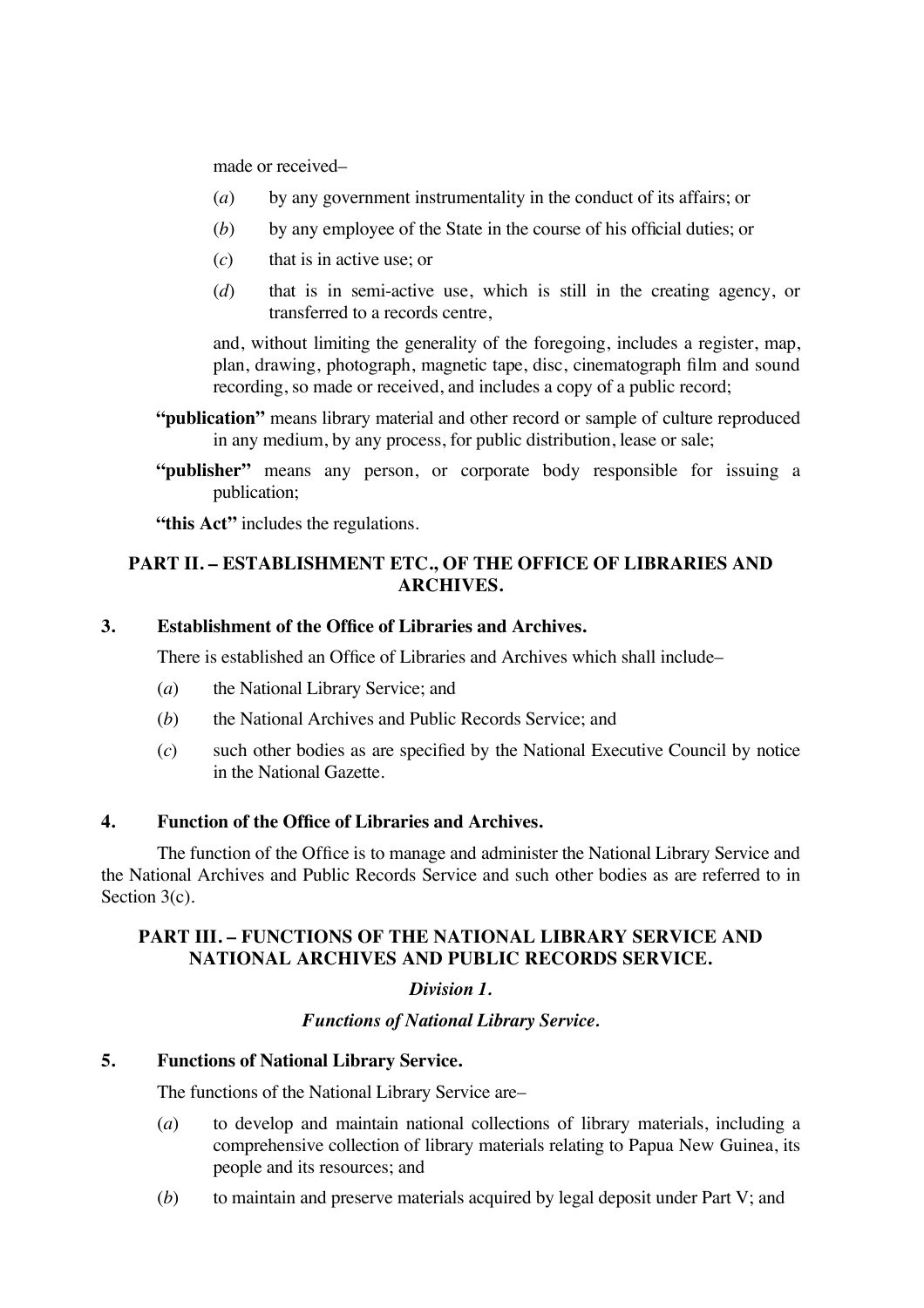- (*c*) to make library materials in the national collections available to such persons and institutions in such manner and subject to such conditions as the Director-General may determine, with a view to making the most advantageous use of those collections in the national interest; and
- (*d*) to co-ordinate the bibliographical services of Papua New Guinea including–
	- (i) publication of a national bibliography to include all library materials published in Papua New Guinea; and
	- (ii) compilation and maintenance of a national union catalogue to facilitate inter-library loan and the sharing of information resources in Papua New Guinea: and
	- (iii) publication of selective, retrospective, and subject bibliographies as may be appropriate; and
	- (iv) assistance to national and international bibliographic projects; and
	- (v) establishment of national bibliographic standards in compliance with internationally accepted standards regarding bibliographic control of materials in Subparagraph (i); and
	- (vi) provision of other bibliographic services as deemed appropriate; and
- (*e*) to promote and encourage the organization of library and information services throughout Papua New Guinea; and
- (*f*) to initiate and plan the development and co-ordination of national library and information services, and to enter into agreements in relation to library matters with bodies within and outside Papua New Guinea; and
- (*g*) to set and enforce standards for libraries in Papua New Guinea; and
- (*h*) to encourage the development and maintenance of literacy in Papua New Guinea; and
- (*i*) to promote and to conduct in-service training and short courses in the field of librarianship; and
- (*j*) to encourage and conduct research in librarianship and related fields; and
- (*k*) to provide professional advice and assistance to library staff in any government instrumentality and other organization; and
- (*l*) on request, to provide information services to the National Parliament, authorities, institutions, government instrumentalities and the general public; and
- (*m*) to administer a library run by a government instrumentality when requested by that government instrumentality so to do, provided that adequate resources are made available by that government instrumentality; and
- (*n*) to initiate and promote co-operation between the National Library Service and other institutions in the discharge of the functions stipulated in this section; and
- (*o*) to operate the International Standard Book Number agency for Papua New Guinea; and
- (*p*) to carry out any other functions necessary for the development and maintenance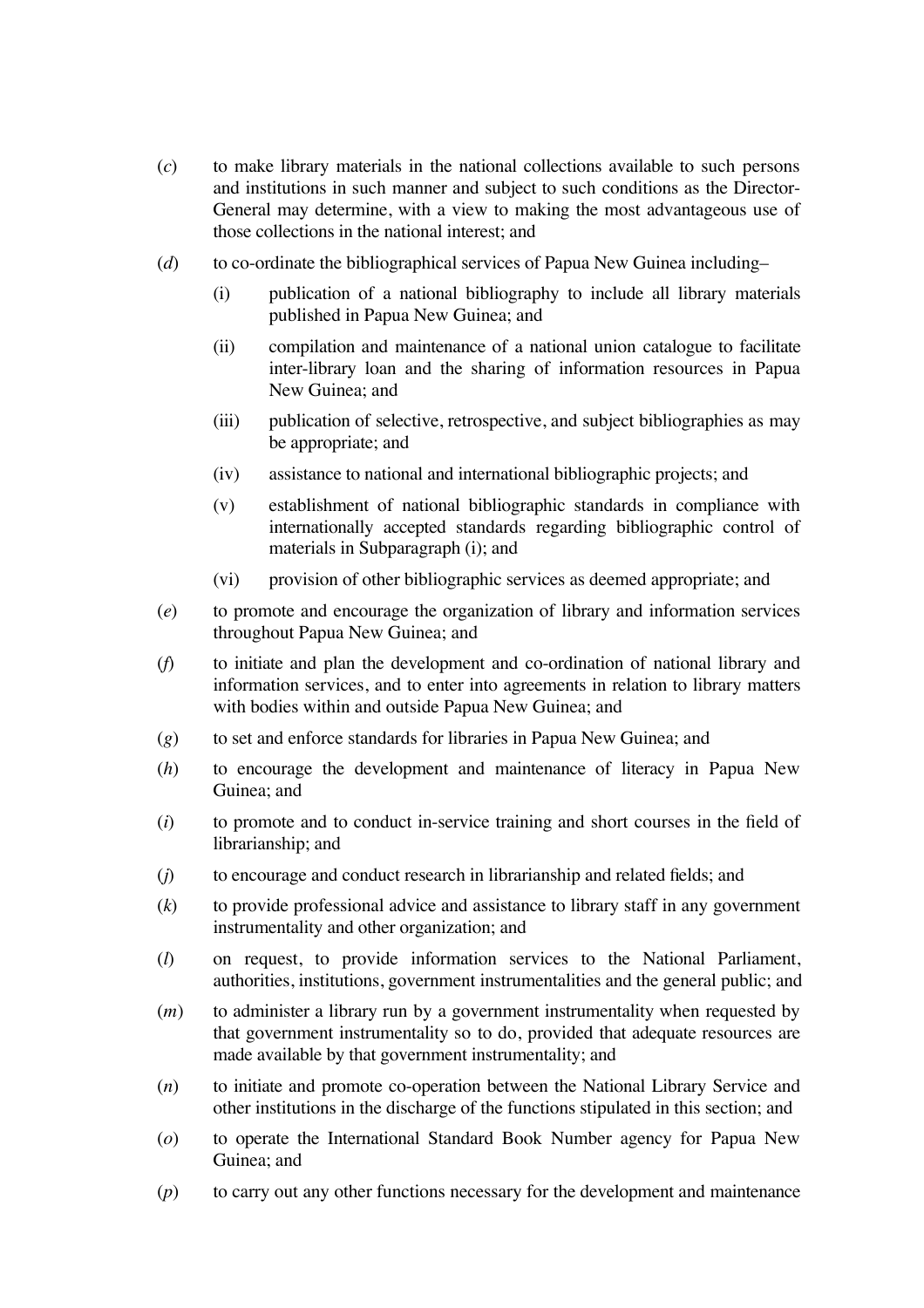of library and information services in Papua New Guinea.

#### *Division 2.*

#### *Functions of National Archives and Public Records Service.*

#### **6. Functions of the National Archives and Public Records Service.**

The functions of the National Archives and Public Records Service are–

- (*a*) to ensure the conservation and preservation of the existing and future public and other archival resources of Papua New Guinea; and
- (*b*) to control the disposal of public records; and
- (*c*) to inspect and appraise all public records (including those restricted to normal access); and
- (*d*) to accept the deposit of public archives and be responsible for their safe custody; and
- (*e*) to accept the custody and management of non-public archives that are considered to be of National significance; and
- (*f*) to have responsibility for the custody, regulation and management of public records which are required so infrequently in the conduct of current business that they can be transferred to a separate storage area; and
- (*g*) to promote better management of public records and archives in an efficient and economical manner in government instrumentalities by providing advice and assistance in a way that will facilitate their use as part of the country's informational and archival resources; and
- (*h*) to provide advice and assistance to individuals and institutions having custody of non-public records; and
- (*i*) to promote and facilitate the use of archival sources, including arranging for publication of significant archives and indexes or other guides to archival material; and
- (*j*) to provide assistance and facilities for persons using the archives; and
- (*k*) to record details regarding the structure and function, or changes thereto, of any government instrumentality; and
- (*l*) to take measures for conservation and restoration of archives; and
- (*m*) to make copies of archives and other records by microform or other means; and
- (*n*) to make arrangements for the acquisition, copying or custody of archival resources of Papua New Guinea, whether the resources are held in Papua New Guinea or overseas; and
- (*o*) to ascertain the material that constitutes the archival resources of Papua New Guinea and produce a national register of archives in Papua New Guinea; and
- (*p*) to train and assist in training of persons for the purpose of this Act; and
- (*q*) to plan and develop the co-ordination of activities relating to the management and preservation of public records and archives throughout Papua New Guinea;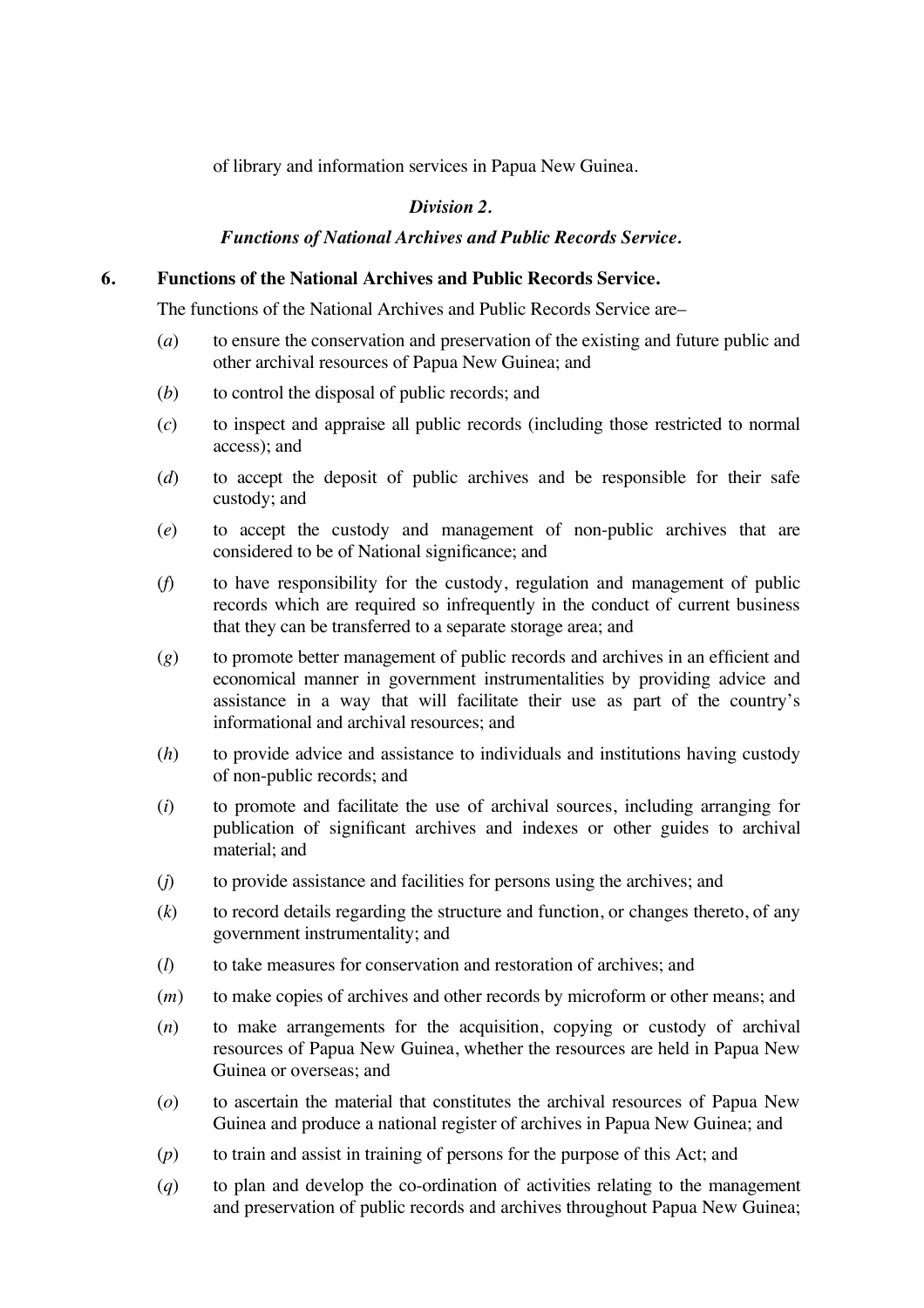and

- (*r*) to maintain contact with overseas experts and institutions to further the development of archives in Papua New Guinea and exchange information on holdings and research in archival administration; and
- (*s*) to carry out other functions that are necessary for maintenance, care, custody and control of public archives in Papua New Guinea.

# **PART IV. – THE DIRECTOR-GENERAL OF THE OFFICE OF LIBRARIES AND ARCHIVES.**

# **7. Appointment of Director-General, etc.**

(1) There shall be a Director-General of the Office of Libraries and Archives.

(2) The Director-General shall be an officer with relevant qualifications and experience in library and archives management whose manner of appointment, suspension and dismissal is as specified in the *Regulatory Statutory Authorities (Appointment to Certain Offices) Act 2004*.

(3) The Director-General shall–

- (*a*) be the head of the Office; and
- (*b*) be responsible for the efficient management of the affairs of the Office; and
- (*c*) develop and formulate policy for approval by the National Library and Archives Board; and
- (*d*) be responsible directly to the Minister.

(4) There shall be within the National Public Service, an office of–

- (*a*) National Librarian, who shall, subject to the direction of the Director-General, control the National Library Service; and
- (*b*) National Archivist, who shall, subject to the direction of the Director-General, control the National Archives and Public Records Services.

#### **8. Functions of the Director-General.**

The functions of the Director-General are–

- (*a*) to manage, control and direct the affairs of the Office; and
- (*b*) to co-ordinate the planning and implementation of a national policy on libraries, archives and information services; and
- (*c*) to encourage and promote the publication and display of appropriate materials by the Office; and
- (*d*) to administer grants to promote the Office and to advise Government on the allocation of priorities for projects funded by outside agencies; and
- (*e*) to undertake the necessary consultation and liaison to ensure that the functions of the Office are carried out effectively and efficiently; and
- (*f*) such other functions as are given to him under this Act or any other law.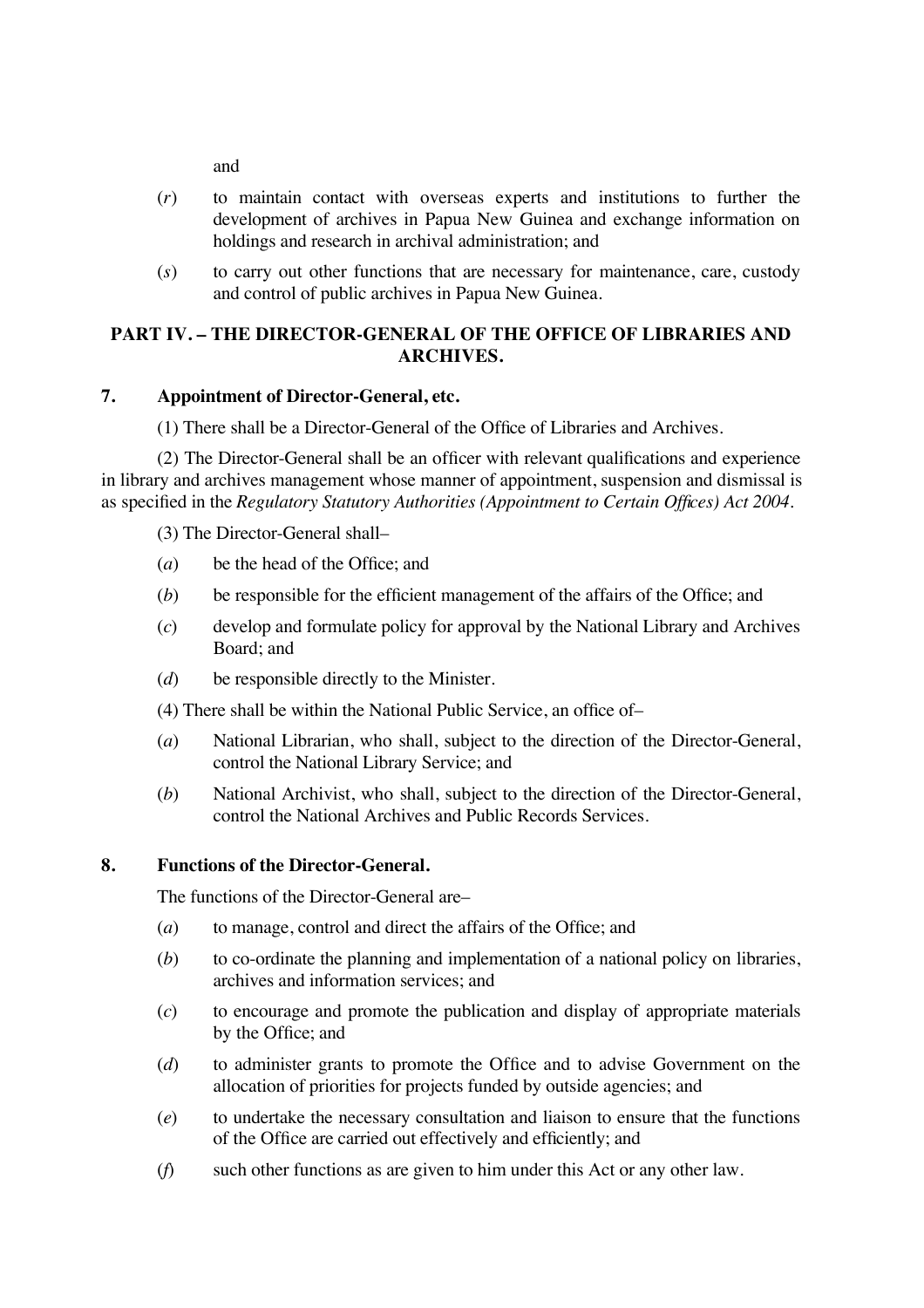#### **9. Delegation of powers and functions.**

(1) Subject to Subsection (2), the Director-General may from time to time by instrument in writing delegate to any person all or any of his powers and functions under this Act (except this power of delegation).

(2) The following powers may be delegated only to the National Archivist–

- (*a*) the power authorizing retention, transfer or destruction of public archives and records; and
- (*b*) the power of granting access to archives and records.

#### **10. National cultural property.**

The Director-General may recommend any library or archives materials to the appropriate authority, for consideration for declaration as national cultural property under the appropriate law.

#### **11. Publication of material.**

The Director-General may authorize–

- (*a*) publication of any public record deposited in the archives; and
- (*b*) publication of any suitable library materials.

#### **12. Annual Report.**

(1) The Director-General may request, to be lodged with him by 31 March in each year, an annual report from the head of each responsible government instrumentality on the condition of libraries and archives in that government instrumentality.

(2) The Director-General shall, as soon as practicable after 30 June in each year, prepare and furnish to the Minister a report on the working of this Act, including any breaches or evasions of this Act of which the Director-General has notice.

(3) As soon as practicable after he has received a report under Subsection (2), the Minister shall cause a copy of the report furnished to be laid before the Parliament.

#### **13. Gifts, etc.**

The Director-General may, on behalf of the Office–

- (*a*) accept gifts, devises, bequests and assignments made to the Office (whether on trust or otherwise) and act as trustee of moneys, library and archival materials or other property vested in the Office on trust; and
- (*b*) act on behalf of the government in relation to the administration of a trust relating to library and archival materials.

#### **14. Aid co-ordination.**

The Director-General has power to approve the allocation of aid assistance to libraries and archives in order to assist national library and archival development.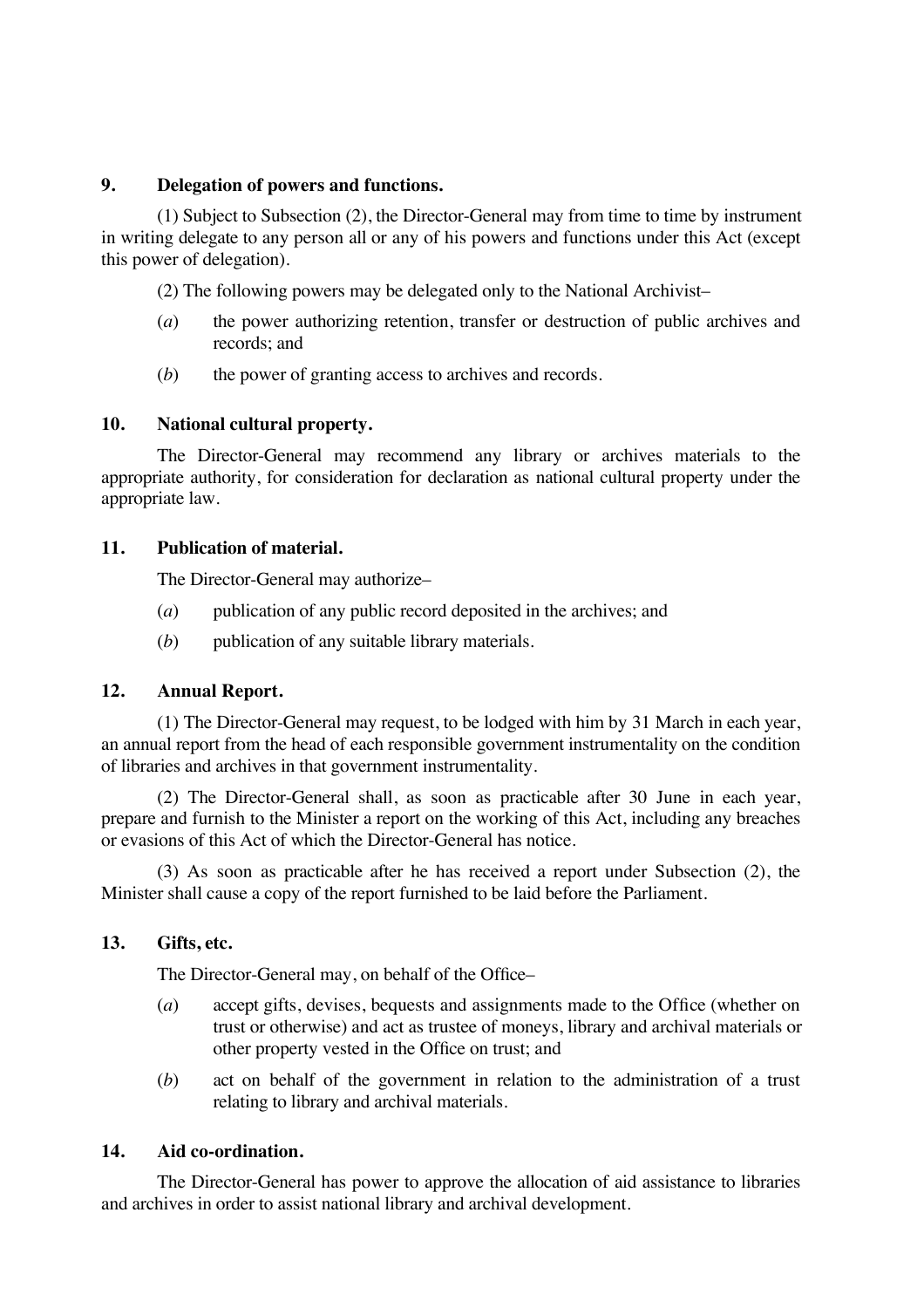#### **15. Library standards.**

The Director-General may–

- (*a*) set and enforce standards for libraries; and
- (*b*) from time to time inspect the libraries.

# **16. Disposal of property.**

The Director-General may–

- (*a*) dispose of; or
- (*b*) lend or hire out,

library material or other goods, the property of the Office of Libraries and Archives and deposit the proceeds in the National Library and Archives Trust Account.

# **PART V. – LEGAL DEPOSIT.**

# **17. Depositories.**

(1) The National Library is the official depository for the purposes of this Part.

- (2) The Minister may, by notice in the National Gazette, declare–
- (*a*) any institution or institutions; or
- (*b*) any library or libraries,

to which the public has access, to be a depository or depositories for the purposes of this Part.

(3) A declaration under Subsection (2) may limit the categories of publications deposit of which may, under this Part, be requested by the administrative head of the library or institution the subject of the declaration.

# **18. Legal deposit of publications other than government publications.**

(1) This section does not apply to a government publication.

(2) A publisher carrying on business in Papua New Guinea shall, before releasing a publication for sale, lease or free distribution to the public, deposit with the National Library at his own expense and without request by the National Library, two copies of the publication in an undamaged condition.

(3) A person importing a new publication into Papua New Guinea which–

- (*a*) deals wholly or substantially with Papua New Guinea subjects; and
- (*b*) is imported in reasonable quantities for sale, lease or free distribution to the public,

shall, before releasing the publication for sale, lease or free distribution to the public, deposit with the National Library at his own expense and without request by the National Library, two copies of the publication in an undamaged condition.

(4) A citizen who is the author of a publication published outside Papua New Guinea shall, unless the publication is imported and deposited by the importer under Subsection (3),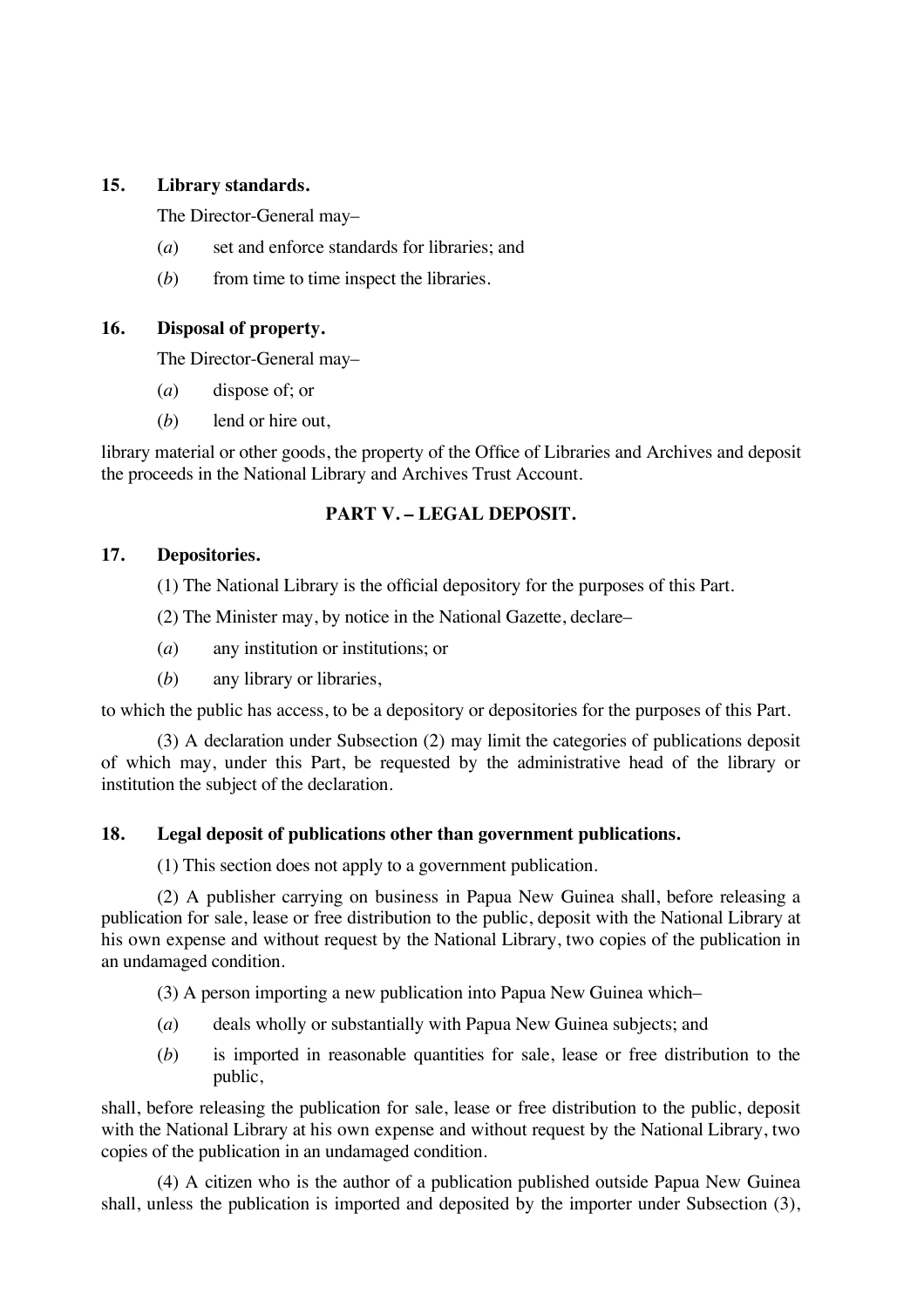deposit with the National Library at his own expense and without request by the National Library, two copies of the publication in an undamaged condition.

(5) The National Librarian shall issue, to a person depositing a publication under this section, a receipt for that publication.

(6) A person, who fails to comply with the provision of Subsection  $(2)$ ,  $(3)$  or  $(4)$ , is guilty of an offence.

Penalty: A fine not exceeding K5,000.00.

(7) In addition to any fine imposed under Subsection (6), the court imposing the fine may order the person convicted to comply with the provision of this section.

#### **19. Legal deposit of government publications.**

(1) Subject to Subsection (2) the administrative head of a government instrumentality shall, before issuing a government publication, deposit with the National Library at the expense of that government instrumentality and without request by the National Library, two copies of that government publication in an undamaged condition.

(2) The provisions of Subsection (1) do not apply to a government publication–

- (*a*) which, in accordance with the provisions of this section, is classified by the administrative head of the government instrumentality issuing it as secret; or
- (*b*) which is exempted from the provision of Subsection (1) by the Director-General.

(3) Where the administrative head of a government instrumentality intends to classify a government publication as secret for the purposes of this section, he shall by written notice to the Director-General–

- (*a*) notify his intention to classify the government publication as secret for the purposes of this section; and
- (*b*) give an outline of the contents of the government publication and give his reasons why it should be so classified; and
- (*c*) require the Director-General, if he has any objection to the proposed classification, to intimate his objection in writing to the administrative head within 14 days of receipt by the Director-General of the notice under Paragraph (a).

(4) The administrative head of a government instrumentality shall consider any objections made by the Director-General under Subsection (3)(c) and shall by written notice advise the Director-General whether–

- (*a*) he intends to classify the government publication as secret; or
- (*b*) he no longer intends to classify the government publication as secret.

(5) The Director-General may, within 14 days after receiving written notification under Subsection (4)(a), refer the matter to the Chief Ombudsman, and the Chief Ombudsman, after making such enquiry as he considers appropriate, shall confirm or reject the decision made under Subsection (4)(a).

(6) The administrative head of a government instrumentality may, before depositing a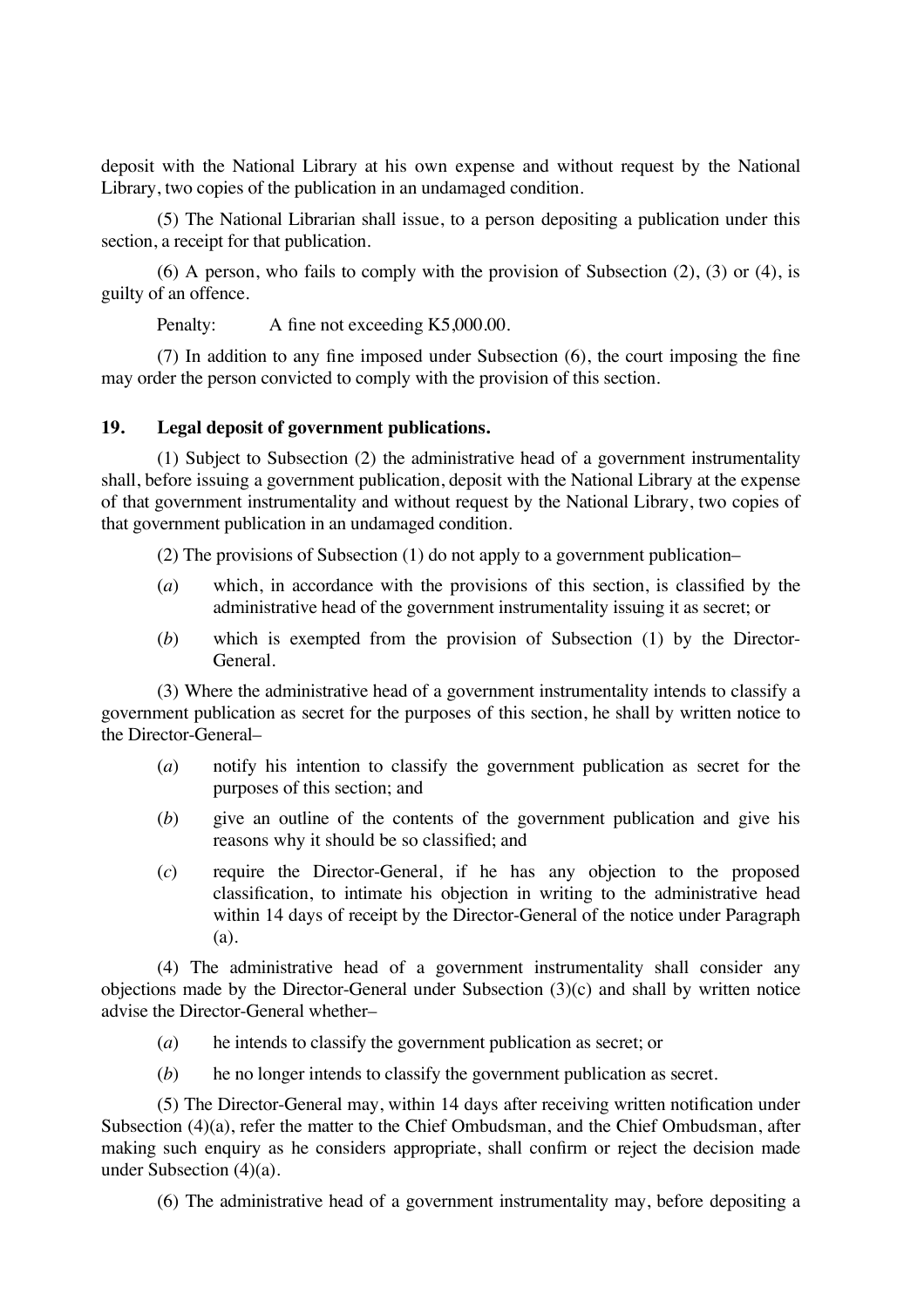government publication under Subsection (1), mark it as restricted and specify conditions concerning access to it.

(7) Where the administrative head of a government instrumentality has marked a government publication under Subsection (6), he shall, on depositing it under Subsection (2), advise the National Librarian of the conditions specified and access to that government publication shall only be given where the conditions are complied with.

#### **20. Deposit with declared depositories.**

(1) A person to whom Section 18(2), (3) or (4) applies shall, where so requested by the administrative head of a library or institution declared to be a depository under Section 17(2), in respect of a publication of a category deposit of which may be requested by that library or institution, deposit free of charge with that declared depository two copies of the publication referred to in Section 18(2), (3) or (4) as the case may be, in an undamaged condition.

(2) Subject to Subsection (3), the administrative head of a government instrumentality shall, where so requested by the administrative head of a library or institution declared to be a depository under Section  $17(2)$ , in respect of a publication of a category deposit of which may be requested by that library or institution, deposit free of charge with that declared depository two copies of a government publication (other than a government publication to which Section 19(2) refers) in an undamaged condition.

(3) The administrative head of a government instrumentality may, before depositing a government publication under Subsection (2), mark it as restricted and specify conditions concerning access to it.

(4) Where the administrative head of a government instrumentality has marked a government publication under Subsection (3), he shall, on depositing it under Subsection (2), advise the administrative head of that declared depository of the conditions specified and access to that government publication shall only be given where the conditions are complied with.

#### **21. Director-General may require deposit of unpublished works, etc.**

The Director-General may require–

- (*a*) an author, resident in Papua New Guinea, of an unpublished work; or
- (*b*) a composer, resident in Papua New Guinea, of an unpublished score of musical works,

which has been performed, to deliver to the National Library at the expense of the author or composer one copy of the work or score of musical works in an undamaged condition.

#### **22. Goods to be supplied with certain publications.**

A person who, in accordance with this Part is required to deposit a publication or government publication which is–

- (*a*) an audio-visual recording; or
- (*b*) a sound record; or
- (*c*) a film; or
- (*d*) a multi-media kit; or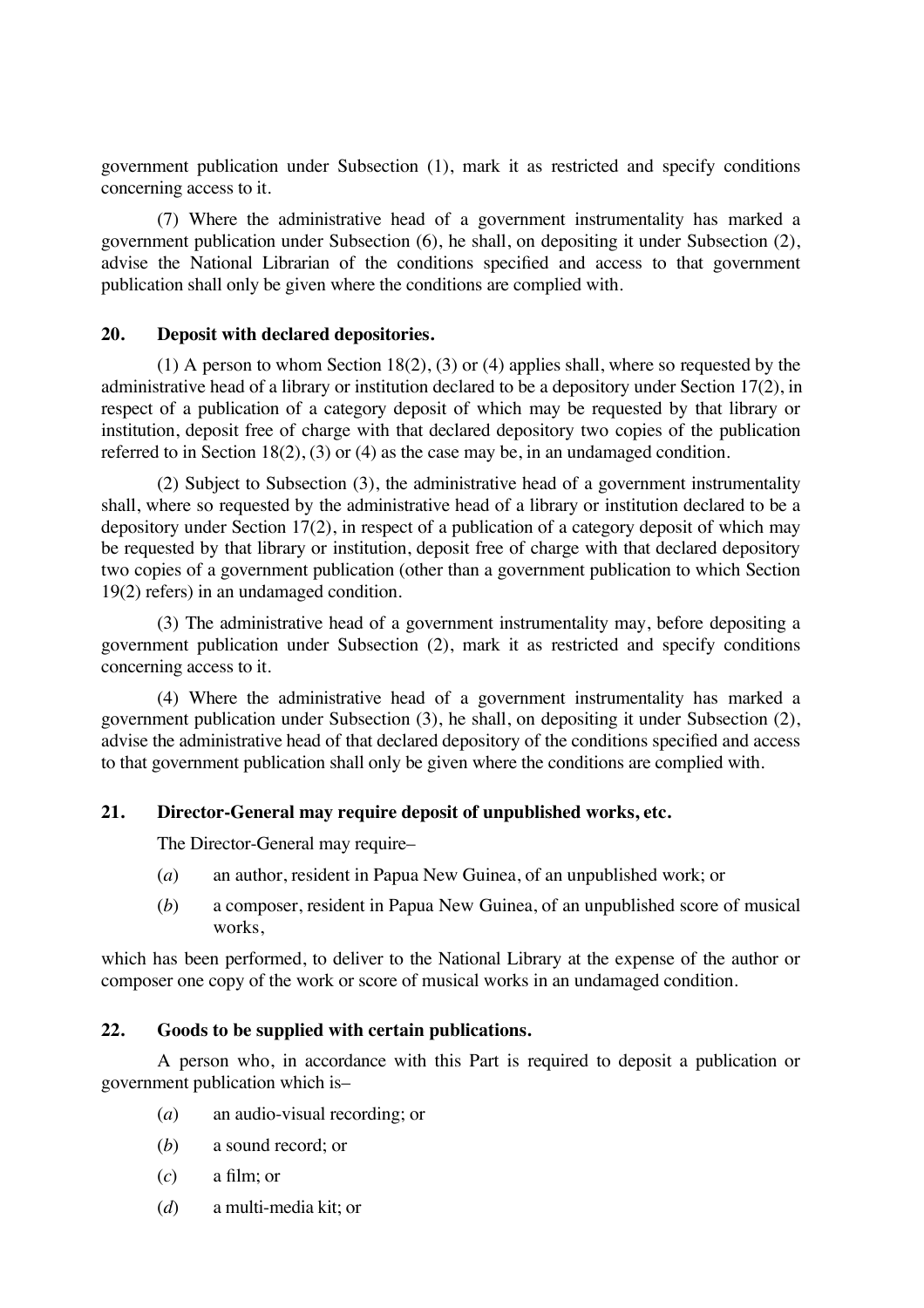- (*e*) computer software; or
- (*f*) a micro-publication; or
- (*g*) any other material not readily browsable,

shall deposit with the publication or government publication any relevant container, wrappers, holders, notices, instructions or other visually perceptible matter.

# **23. Director-General may transfer publications deposited.**

The Director-General may, at his discretion, transfer any publication deposited with the National Library under this Part to a library or institution declared to be a depository under Section 17(2).

# **PART VI. – NATIONAL ARCHIVES AND PUBLIC RECORDS.**

#### **24. Powers of Director-General.**

Subject to this Act, without limiting the generality of the powers and functions of the Director-General under this Act, the Director-General may, in the performance of his functions in relation to the National Archives and Public Records Office–

- (*a*) establish and control repositories or other facilities and set standards for the storage and exhibition of archives; and
- (*b*) survey, appraise and organize the disposal of public records; and
- (*c*) receive transfer of public records and arrange, describe and provide relevant indexes for public archives; and
- (*d*) authorize the disposal of public records after appraisal; and
- (*e*) inspect archives not in the National Archives; and
- (*f*) approve all governmental record copying projects; and
- (*g*) approve the return of public archives to the government instrumentality that transferred them for a specified term and, subject to conditions that may be prescribed, to ensure safe custody and preservation; and
- (*h*) subject to any conditions of transfer, approve access to archives; and
- (*i*) certify copies of archives for legal use; and
- (*j*) do any other things necessary, or incidental to, carrying out the functions under this Act.

# **25. Preparation of inventories of records.**

The administrative head of each government instrumentality shall–

- (*a*) within six months of the coming into operation of this Act; and
- (*b*) every five years thereafter,

prepare and submit to the Director-General–

- (*c*) an inventory of all public records held by that government instrumentality; and
- (*d*) a further inventory specifying any of these public records which the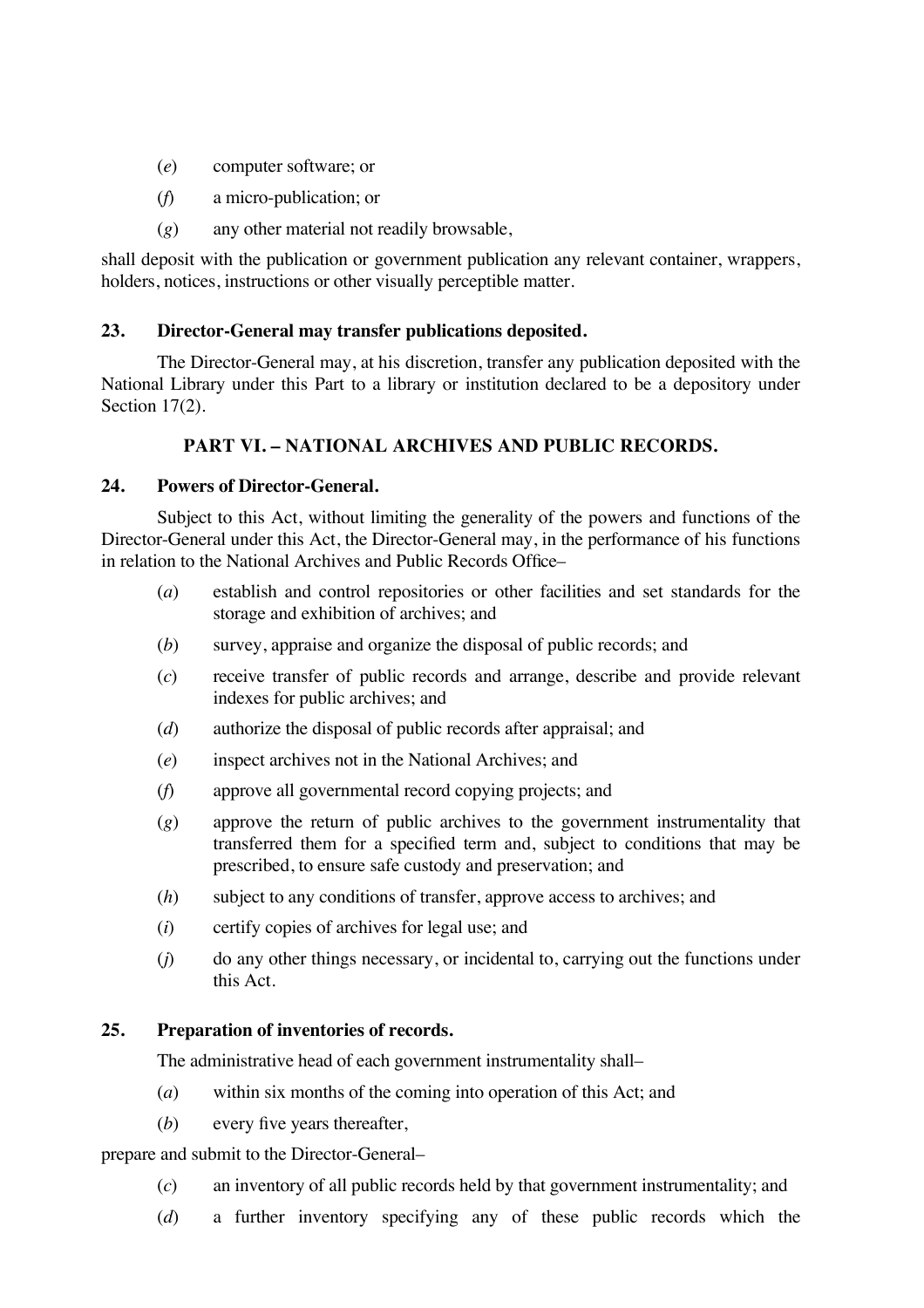administrative head considers to be not worth retaining.

# **26. Transfer of public records to national archives.**

(1) Subject to this section, the administrative head of each government instrumentality shall transfer to the National Archives all public records held by that government instrumentality which–

- (*a*) are 20 years old or over; and
- (*b*) in the opinion of the Director-General are worth permanent preservation as–
	- (i) evidence of the organization, functions and transactions of the government instrumentality in which they were originally made or received; or
	- (ii) evidence of public or private personal rights; or
	- (iii) containing historical or other important information.

(2) The provisions of Subsection (1) do not apply to a public record which–

- (*a*) in accordance with any law or Act, is required to be kept in the custody of some other person or official body; or
- (*b*) is specified in an inventory submitted under Section 25(d), and agreed by the Director-General, to be not worth retaining.

(3) The administrative head of a government instrumentality and the Director-General may agree that the transfer of a public record in accordance with Subsection (1) may be deferred in any one or more of the following circumstances–

- (*a*) where the Director-General considers that transfer would be prejudicial to the effective administration of a government instrumentality;
- (*b*) where the public record is required by law to be kept secret;
- (*c*) where the administrative head satisfies the Director-General that, because of the confidential or secret nature of the public record, it would not be in the public interest to transfer them;
- (*d*) where it is certified in writing by the Minister who has the responsibility for the subject matter of the public records that–
	- (i) a specific public record contains; or
	- (ii) a class of public records contain,

information the release of which may adversely affect the national security of Papua New Guinea or its relations with another country.

(4) Where a transfer of a public record is deferred under Subsection (3), the Director-General may specify conditions under which the public record is to be kept so as to ensure its safe preservation, and the administrative head of the government instrumentality concerned shall ensure that the public record is kept in accordance with any such conditions.

(5) Where there is a failure between the administrative head of a government instrumentality and the Director-General–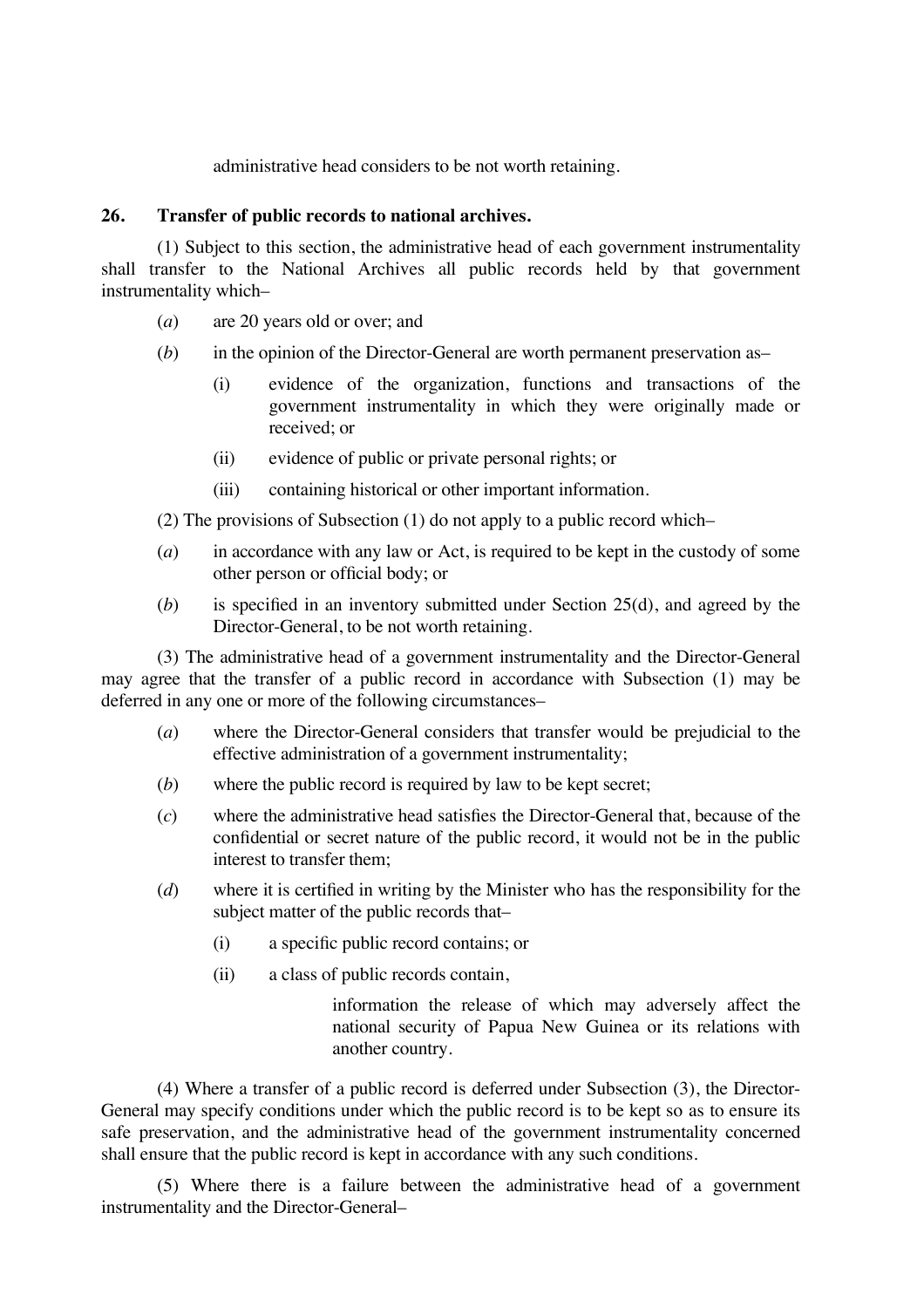- (*a*) to agree on a deferral under Subsection (3); or
- (*b*) to agree on a condition under Subsection (4),

the administrative head or the Director-General shall refer the matter to the Chief Ombudsman for his decision and the administrative head and the Director-General shall give effect to such decision.

(6) The Secretary of a Commission of Inquiry shall, within seven days of the date of the making of the report by the Commission to the Minister under Section 15 of the *Commissions of Inquiry Act 1951*, transfer to the National Archives all public records in relation to that Commission of Inquiry subject to the provisions of Subsections (2), (3), (4) and (5) in relation to which subsections the Secretary shall be considered the administrative head of the Commission.

# **27. Right of replevin.**

The Office has a right of replevin of public archives.

# **28. Public record may be transferred before 20 years.**

The administrative head of a government instrumentality may transfer a public record to the National Archives before it is 20 years old, where the Director-General considers it to be of permanent archival value.

# **29. Non-public records may be accepted by National Archives.**

(1) The Director-General may, at his discretion, accept the transfer of records other than public records to the National Archives.

(2) The provisions of Sections 30, 32, 33 and 34 apply to records accepted under this section.

# **30. Disposal of archives and public records.**

Public archives and records shall not be disposed of without the prior written consent

of–

- (*a*) the administrative head of the government instrumentality concerned; and
- (*b*) the Director-General or his delegate.

# **31. Destruction of routine public records.**

Where both the administrative head of a government instrumentality and the Director-General agree, a specific class of records may be destroyed after the expiration of a specified time where–

- (*a*) by number, kind or routine nature, the records do not possess lasting value as public archives; and
- (*b*) the records are not required for reference purposes in any government instrumentality after any action on them is completed.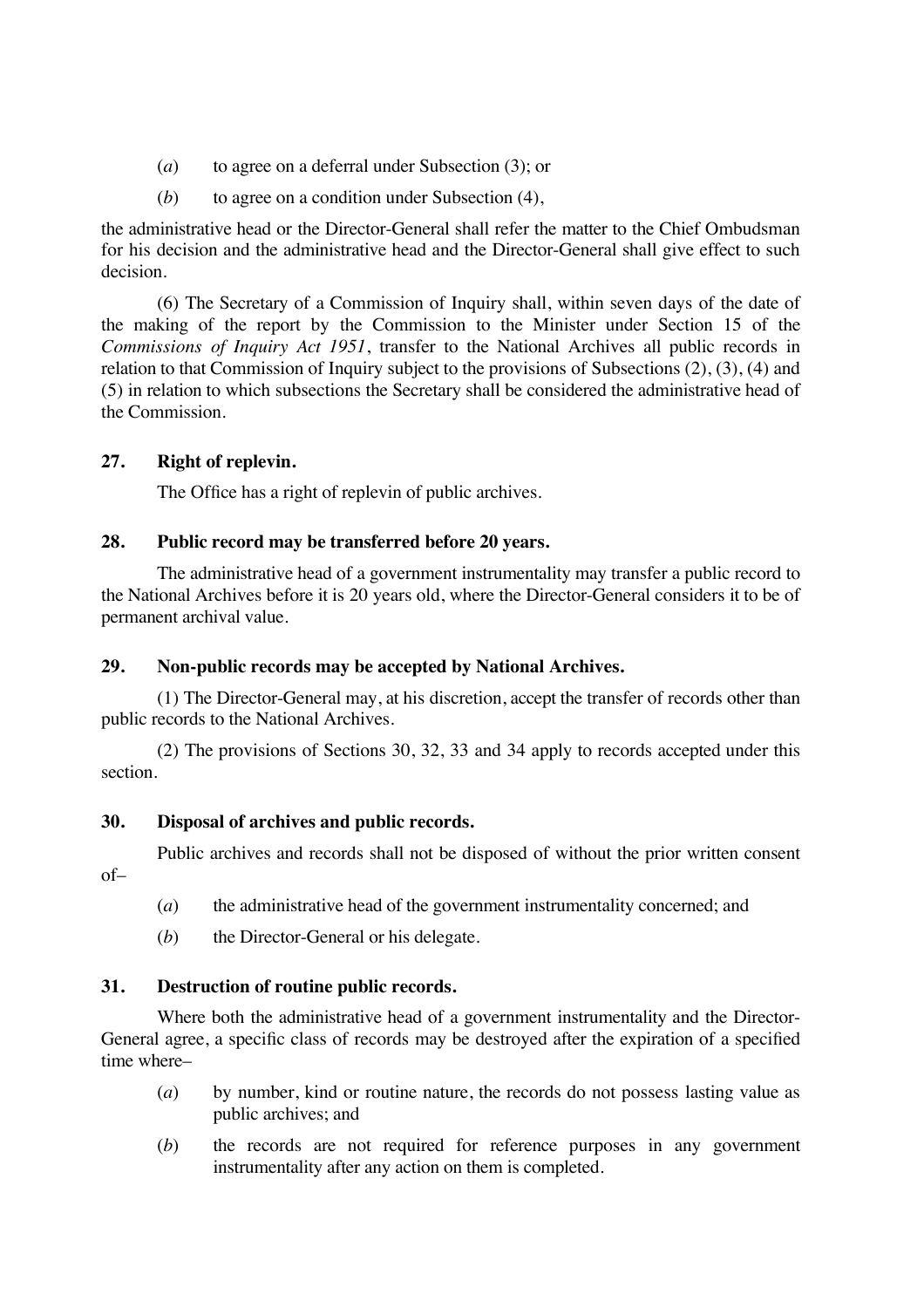# **32. Destruction of other public records.**

Public records, other than those specified under Section 33, whether already in the National Archives or still held by the government agency, may be approved for destruction by the Director-General.

# **33. Disposal of archives to other repositories.**

(1) Subject to this Act, the Director-General, with the agreement of the administrative head of the government instrumentality concerned, may authorize in writing the transfer of any public archives–

- (*a*) which are considered in excess of requirements; or
- (*b*) which are considered to be appropriate to be stored elsewhere,

to a recognized and suitable repository, subject to compliance with any conditions which the Director-General may determine.

(2) Public archives transferred under Subsection (1) may be withdrawn from a repository if the conditions referred to in that subsection are not complied with.

#### **34. Access to archives.**

(1) Subject to this section and to any conditions or regulations relating to their transfer, deposit or use, all archives shall be made available at reasonable times to any person in accordance with the provisions of this Act.

(2) The Director-General may refuse access to certain categories of archives by reasons of–

- (*a*) public policy; or
- (*b*) conformity with the policy of any other country whose affairs are concerned; or
- (*c*) the personal nature of the archives; or
- (*d*) the state of the archives; or
- (*e*) the fragility of the archives; or
- (*f*) the need for organization of the archives.

(3) A person, aggrieved by a decision to refuse access under Subsection (2) may appeal to the Chief Ombudsman and the Director-General shall give effect to the decision of the Chief Ombudsman.

(4) Subject to the regulations, any person may make, at his own expense, copies of public archives available for public access.

#### **35. Acknowledgment.**

A person publishing any passage from any public archive or a copy of any public archive shall acknowledge the source whence the passage was taken.

#### **36. Responsibilities of instrumentalities.**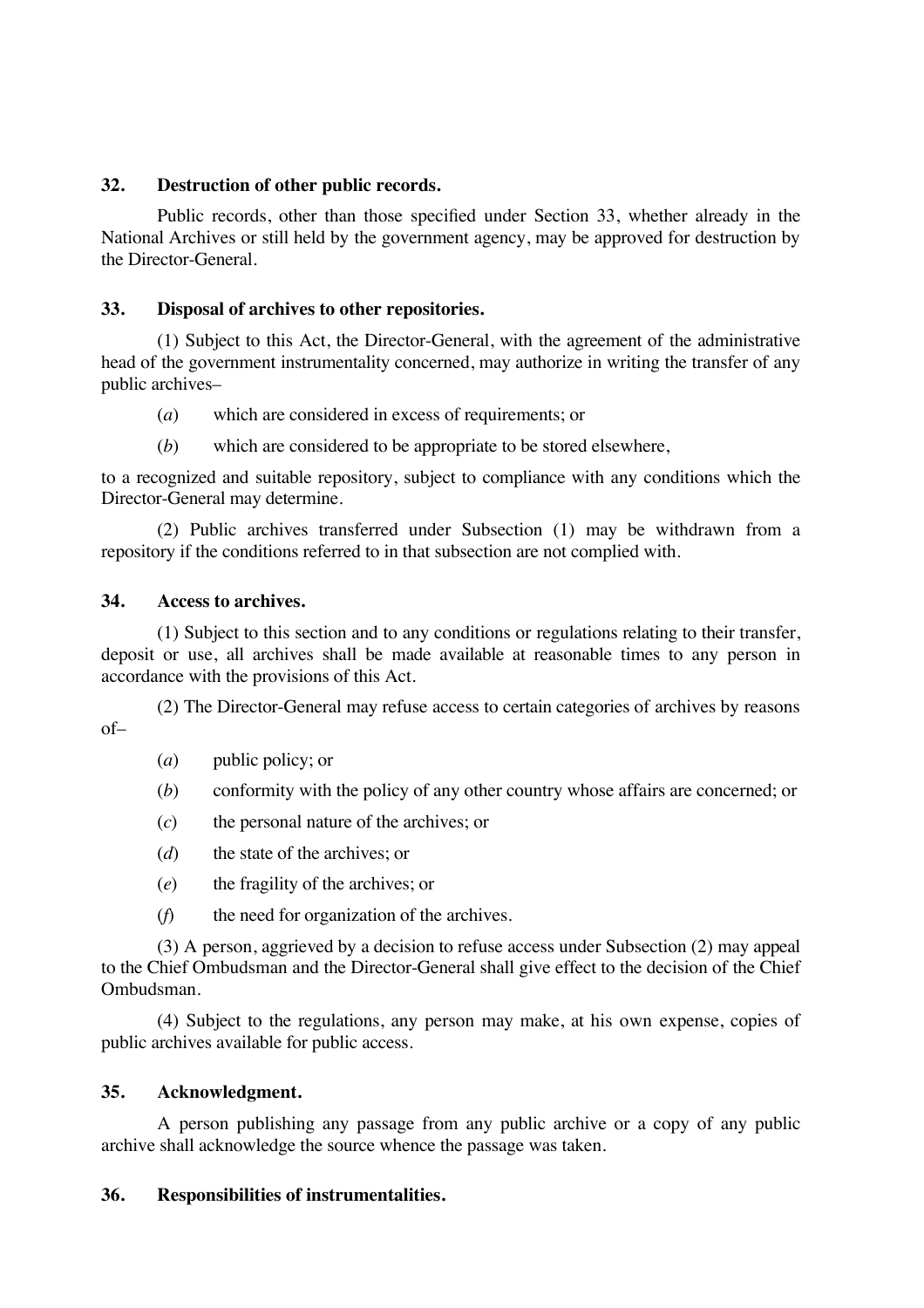The administrative head of each government instrumentality shall–

- (*a*) nominate a senior officer to act as liaison between the government instrumentality and the Office; and
- (*b*) abide by procedures laid down in this Act.

# **PART VII. – MISCELLANEOUS.**

#### **37. National Library and Archives Board.**

(1) The Minister may, by notice in the National Gazette establish a National Library and Archives Board to advise on archives and library matters.

(2) The Board shall consist of–

- (*a*) the Director-General; and
- (*b*) not more than eleven members being persons who, by their knowledge and experience, can advance the full development of the Office of Libraries and Archives, appointed in accordance with the *Regulatory Statutory Authorities (Appointment to Certain Offices) Act 2004*.

(3) The Minister shall appoint a member, other than the Director-General, to be the Chairman.

(4) The Board has, in addition to the powers otherwise conferred on it by this Act and any other law, power to advise the Minister, after consultation with other interested parties and the Director-General, on policy matters concerning the development of libraries and archives and related information services.

(5) The Board may recommend to the Minister–

- (*a*) policies in relation to the co-ordination, planning and management of libraries, archives and information services; and
- (*b*) a national plan for the development of libraries and archives and information services.

#### **38. Regulations.**

The Head of State, acting on advice, may make Regulations, not inconsistent with this Act, prescribing all things that by this Act are required or permitted to be prescribed or that are necessary or convenient to be prescribed for carrying out or giving effect to this Act and, in particular, without limiting in any way the generality of this section, for prescribing–

- (*a*) deposit of any publication using the resources of the National Archives; and
- (*b*) procedures and quorums for meetings of the National Library and Archives Board; and
- (*c*) tenure of National Library and Archives Board members; and
- (*d*) categories of materials to be deposited under the provisions of this Act; and
- (*e*) the imposition of fines not exceeding K1,000.00 for contravention of the provisions of this Act including the Regulations; and
- (*f*) procedures for transfer of public records and archives to the National Archives;